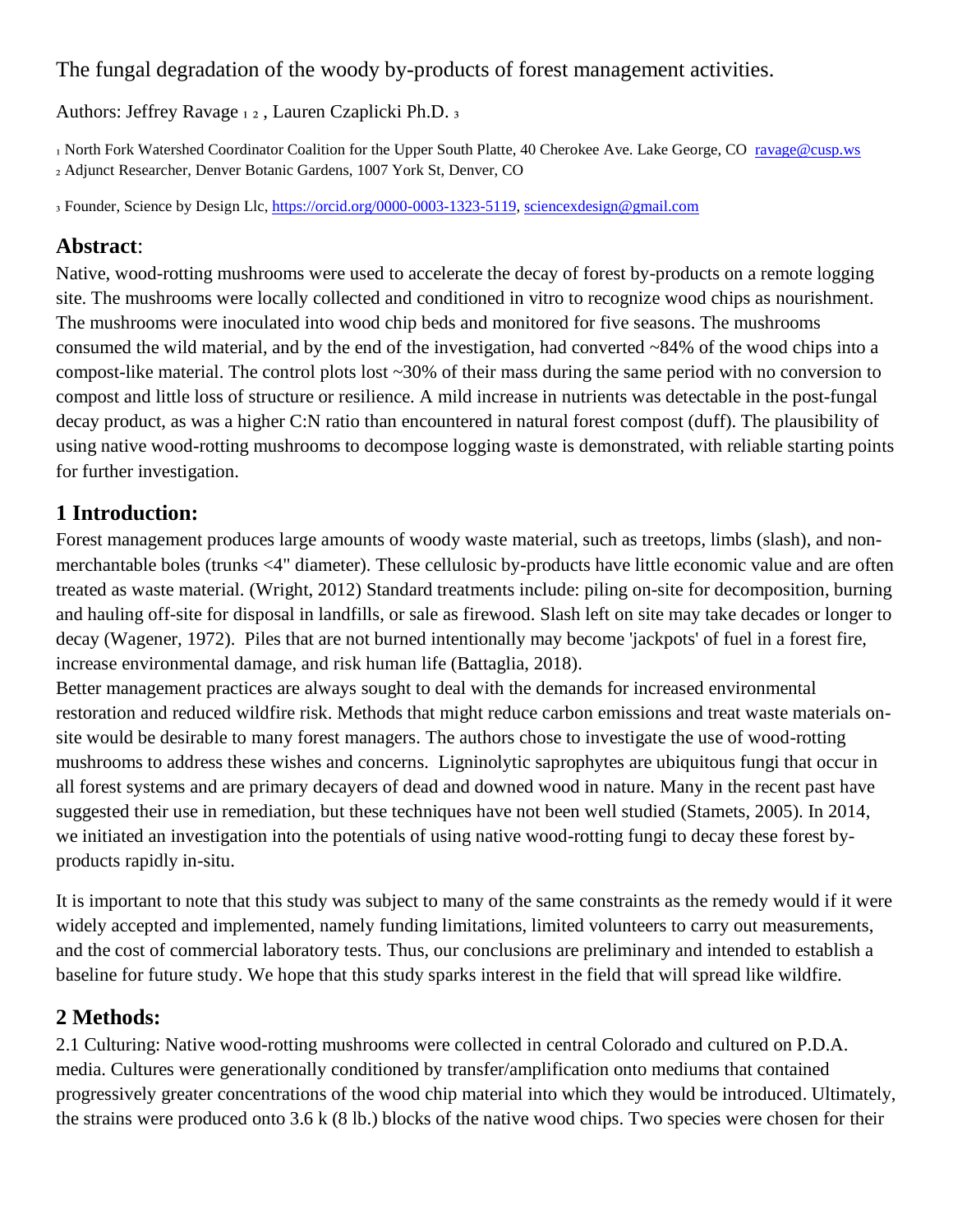vitality and purity in culture: *Pleurotus pulmonarius* (Common Oyster Mushroom), a white rotter mushroom, and *Morchella angusticeps* (Black Morel), a detritivore/mycorrhizal mushroom.

2.2 Experimental design: Two plots with five 1 X 1-meter beds each were constructed at Berrian Mountain Park, a Denver Mountain Park outside of Evergreen, Colorado (Figure 1). The site was chosen because of the excessive fields of woodchips left on-site by a forest fuels treatment the previous year. The plots were excavated, and the bases were leveled. Wood chips were placed and packed to a uniform 12" depth. The layout was four beds in a "four-square" arrangement with a fifth appended to the center of one side to act as a control.



Figure 1. Diagram of the experimental layout with numbered beds 0-4 in plot 1, and 5-9 in the duplicate plot (plot 2)

Four of the beds received one block of spawn with one species for each bed. Plot 1 received Pleurotus p., and plot 2 was inoculated with Morchella a. This seeding yielded an inoculation rate of 37.5 to1 by volume. The beds were treated as follows:

Beds  $0$  (plot1) and  $5$  (plot 2): spawn only;

Beds 1 and 6: spawn only, with jute matting from Granite Seed and erosion control in Denver, CO, for moisture retention;

Beds 2 and 7: spawn with nutrients (500 ml fish emulsion  $& 200$  ml humic acid mixed into 1 lt H<sub>2</sub>O);

Beds 3 and 8: spawn with nutrients and jute matting;

Beds 4 and 9: control.

2.3 Implementation: The plots were monitored monthly during the growing season for five years, a total of 25 visits over 61 months. The growing season in Evergreen starts in May/June and ends in October/November on average. A random number chart was used to choose the individual beds to be measured on each visit, as is standard for forestry monitoring to vary the disturbance. While this sampling methodology is challenging from a statistical standpoint, this study's overall goal was to investigate whether fungi could be used to mitigate sources of wildland fire ground fuels. Therefore, if we were to sample every bed every month, we would impact the very activity we aim to document. The control beds, lacking any fungal inocula or treatment, were measured on each visit. The beds were monitored for: bed depth, bed temperature, chip moisture content at the moisture horizon, presence of fruit (and species), presence or absence of mycelium, and signs of disturbance. Bed depth was measured with a probe in four random locations on each visit, and the depths were averaged. This method of depth measurement was undertaken to account for the effects of weathering and herbivory. Whether permeated by mycelium or not, chip piles present a prominent moisture horizon, the depth of which was measured on each visit. Samples were taken at this level, and moisture content was determined using National Wildfire Coordinating Group dead-fuel moisture sampling protocols (NWCG, 2019).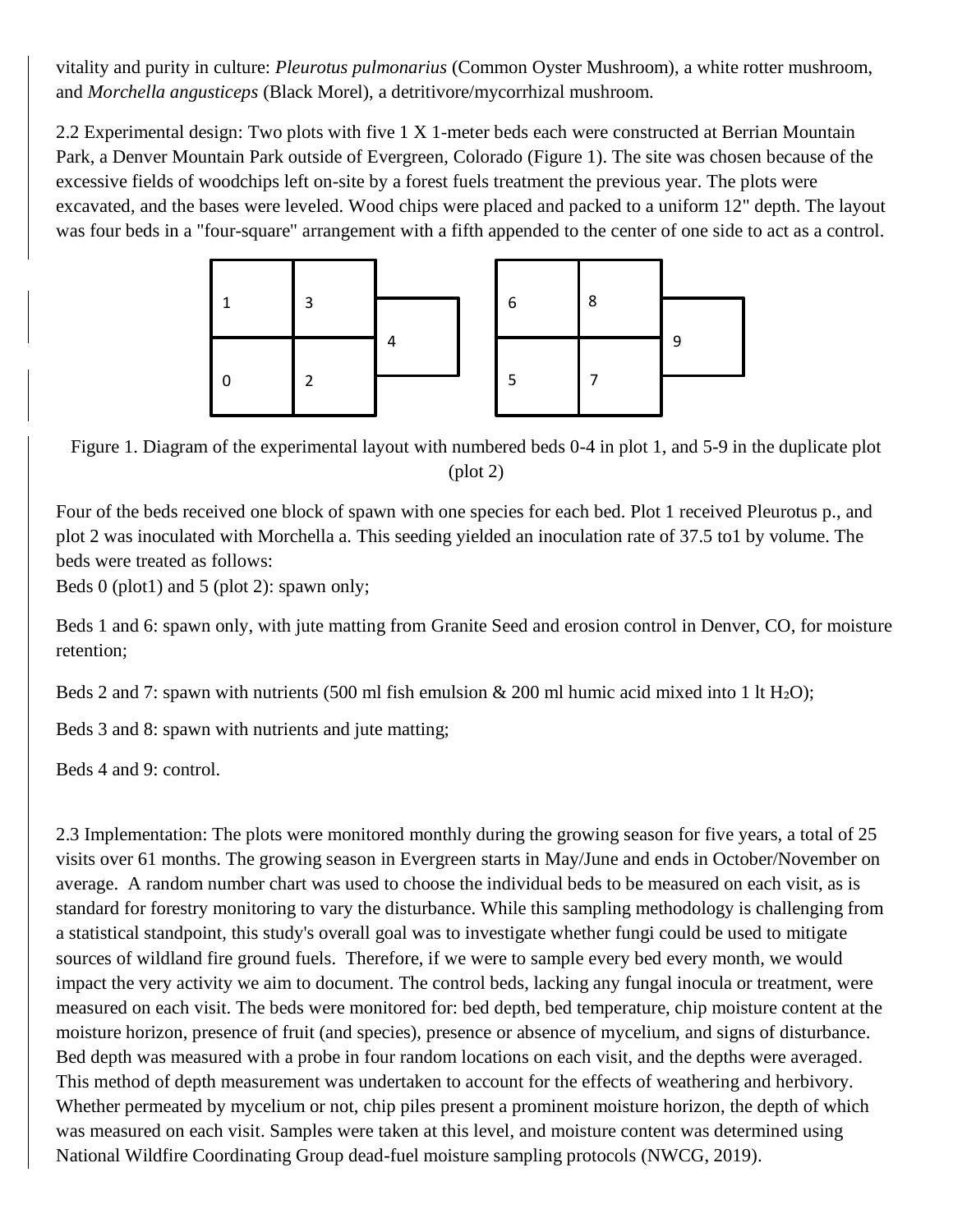The wood chip's structural integrity (Friability) was quantified with a simple screen test. A 1-liter volumetric flask of chips was pressed and agitated against a  $\frac{1}{4}$ " screen for 2 minutes, and the weight of the material that passed was compared to the retained fraction. Sample chip friability was tested from a sample bed on day one and both active and control beds on the final day to characterize the treatments' overall effectiveness at chip breakdown.

Wood chip decomposition occurs in definable stages. We chose not to follow the forestry standard of 5 stages of decomposition (Woodall, 2008), because the defining characteristics such as branch attachment and bole deformation were not applicable. Due to the novel character of decomposing wood chips via fungi, we have adopted our own 3 stage system. Stage 1: Raw wood chips; Stage 2: Wood chips involved with the mycelial mat; and Stage 3: Completely decomposed wood chips, indistinguishable from compost or duff. Stage 1 chips persist on the surface primarily due to the desiccating effects of the atmosphere. Once each season, one testbed would be chosen randomly for dissection and reconstruction to measure the decay horizons' characteristics. At the end of the experiment, one control bed was similarly dissected.

### **3 Results:**

The *Morchella* mycelium failed to prosper and was found dead upon excavation by the end of season one. Since Morchella spp. 's life cycle is more complicated than a simple wood rotter, this was a known possibility. The control in Plot 1, bed 4, was rapidly overrun by the *Pleurotus* inoculum. Plot 2 then became the sole control after month 18. The same random testing protocol was then applied to these beds at each monitoring visit.

**3.1 Bed Depth.** The reported bed depth results from multiple probe measurements (n=4) per visit/per plot in a bed randomly chosen as described above. The below values are season-end measurements with the exception of measurement zero, which was taken on day one. Throughout five growing seasons, the inoculated beds decreased in bed depth from 12" to 4.4" ( 84.4% decrease) while the control decreased from 12" to 8.5" (30% decrease)



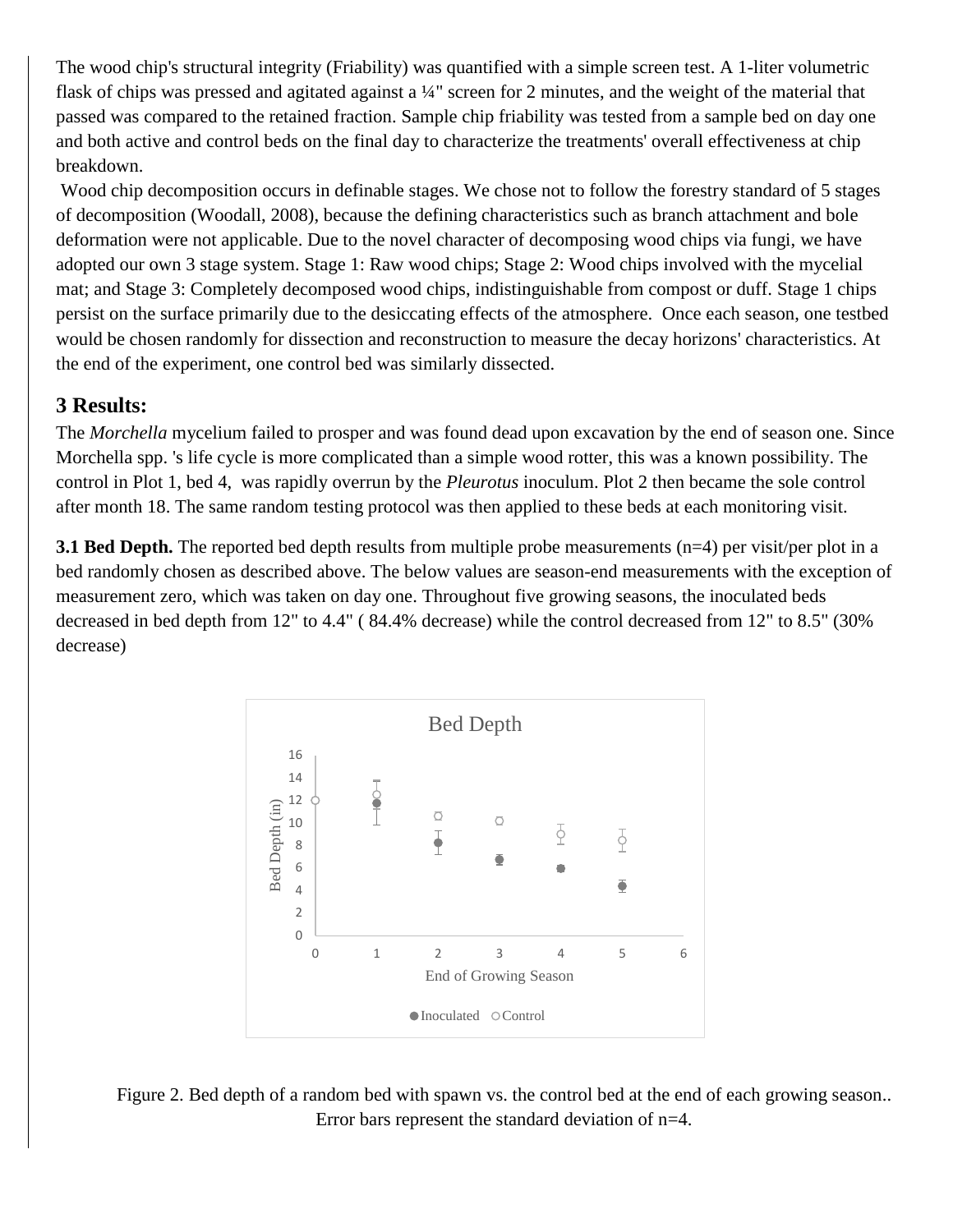**3.2 Chip Moisture Content at moisture horizon.** Data points are taken from the ending of season 2 to ensure that the comparisons are between well-infected and uninoculated wood chips. Season one decay was minor and would reflect a wood chip to wood chip measurement. Figure 3 shows that the inocula had a mild stabilizing effect since the depth to the moisture horizon did not vary as much as the control bed. The moisture content was similar between the control and the inoculated beds, with the inoculated beds retaining slightly more moisture, as illustrated in figure 4. More research would be warranted to determine whether the mycelium acts as a moisture buffer or moisture sponge.



Figure 3. Depth to moisture horizon in inoculated and control treatments over the course of the experiment expressed in months. Data reflects single measurements.



Figure 4. Moisture content over the course of the experiment in inoculated and control treatments expressed in months. Data reflects single measurements.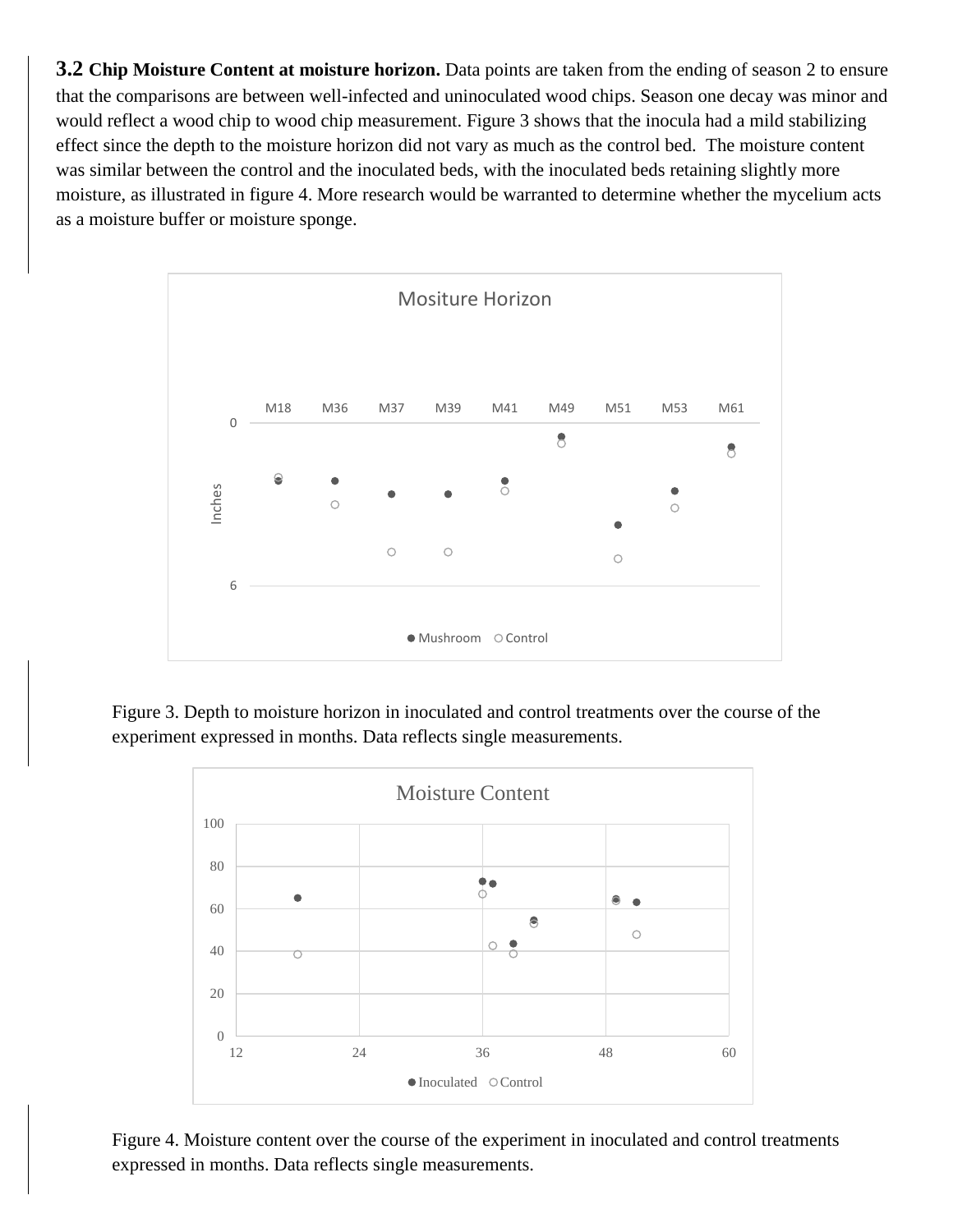**3.3 Chip Composition.** The inoculated beds experienced significant decay throughout the experiment, with the final bed composition 25% stage 1, 15% stage 2, and near 60% stage 3. In contrast, the control was still a majority stage 2, with 0% at stage 3. It is essential to view the composition graphs with the Bed depth results in mind. Season 5 mushroom bed volume is a mere 50% of the season 5 control.



Figure 5 Stages of decay in select beds at seasons end  $(n=1)$ 

**3.4 Friability.** (n=2) The measure of chip instability/resilience when subjected to the screen test. The initial run was day 0 raw wood chips from the site. The final run was stage 3 chips from a random mushroom bed and a random control.



Figure 6 Results of screen tests on wood chips, Day 0 and Day final (n=2)

**3.5 Post-decay "compost" composition.** Samples of the finished product were sent to soil analytical labs for analysis (n=2) to ensure the material was not harmful to the environment and quantify its nutrient composition.

| Metric      | Raw wood chips $(n=1)$ | Berrian Compost $(n=2)$ | Conifer O.A.<br>$*$ |
|-------------|------------------------|-------------------------|---------------------|
| C: N        | 169:1                  | $39.5:1$ (s=7.77)       | 35.5                |
| Ph          | 4.94                   | 6.8 $(s=0.289)$         | 5.7                 |
| N           | 0.279%                 | $0.247\%$ (s=0.024)     | 0.24%               |
| D           | 0.010%                 | $0.0335\%$ (s=0.0091)   | 0.005%              |
| K           | 0.021%                 | $0.055\%$ (s=0.0077)    | 0.026%              |
| Org. Matter | 89.2%                  | $13.5\%$ (s=4.666)      | 8.8%                |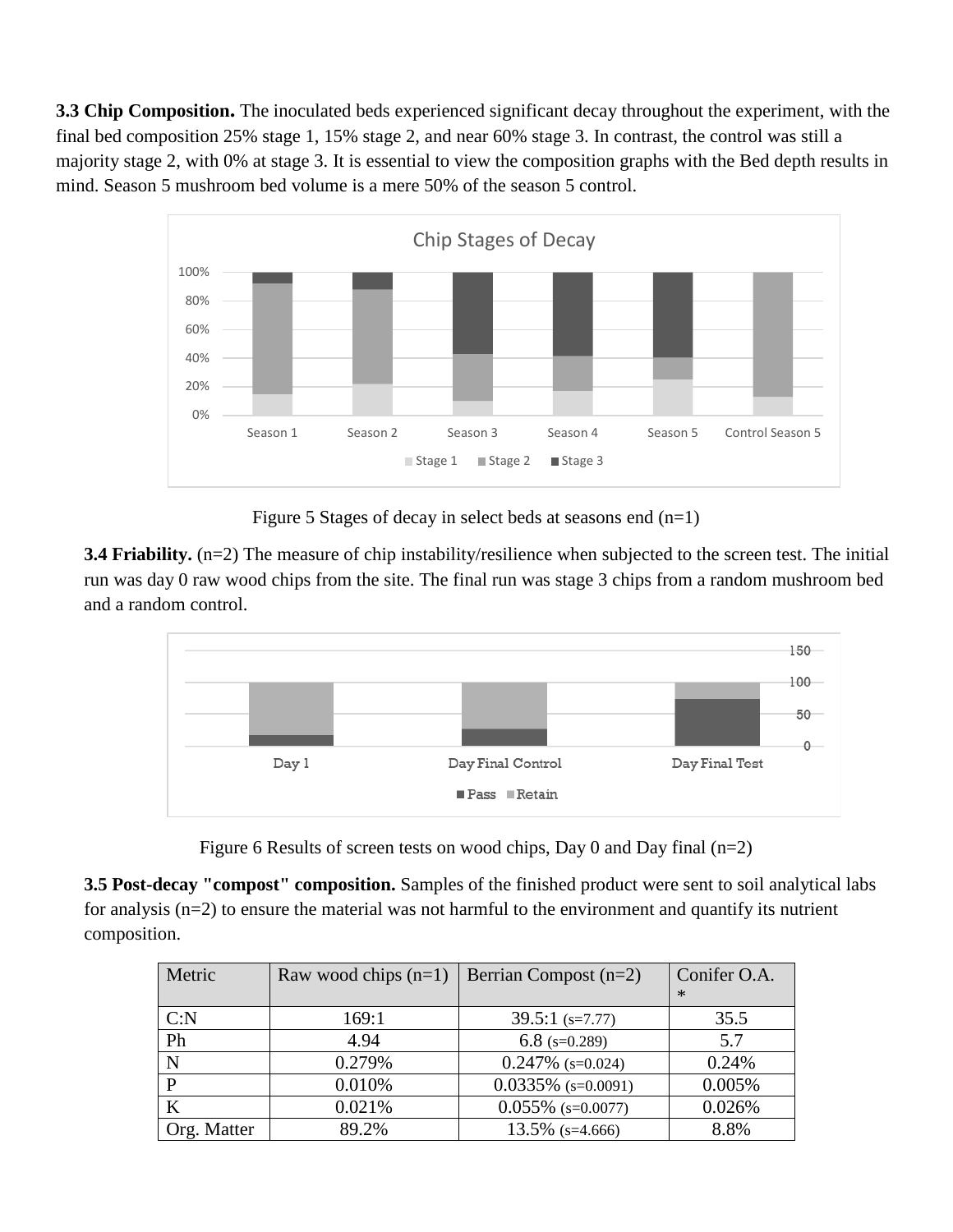#### \* From: (Buck & St Clair, 2012) Figure 7 Chemical composition of compost samples

**3.6 Fruiting.** Fruiting of the inoculated species was confined to the first two seasons. In total, 2.67 k (wet measure) of fruit was harvested. Losses to herbivory are unknown but are certain to have occurred. Each inoculated bed fruited either 3 or 4 times. There was no readily apparent difference in collected yield from any bed's nutrient treatment or matting. No conclusion can be drawn as to the efficacy of this treatment as a mushroom producing activity.

**3.7 Topsoil Production.** An unintended by-product of this test was discovering an organic/mineral intermix layer beneath the inoculated beds. The "topsoil" was present under each testbed and is a somewhat expected result of organic decay above a D.G. (Decayed Granite) soil type. The depths under the inoculated beds averaged 1.562" ( $n=4$ ,  $sd= 0.38$ ) and  $0.18$ " ( $n=4$ ,  $sd= 0.062$ ) beneath the controls. No intermix layers were present outside of the two testbeds  $(0.0$ ", n=2).



Figure 7 Topsoil Plot 1, Bed 1, 5/1/2020

# **4 Discussion:**

Our candidate mushroom species successfully decayed the majority of their woodchips within the time frame of this study. The inoculated plots' total degradation calculates to 84.4% (36% conversion of the final 40% bed depth). The control yielded a 30% mass decrease (0% production of Stage 3 and 30% bed depth loss), perhaps due mostly to herbivory, compaction, and pre-decay. This initial study's sampling methods were insufficient to determine if nutrient supplementation affected the mushroom's decay rate. Although fruiting does not appear to be associated with this decay rate, it is compelling evidence that the mushrooms will successfully overwinter in wood chip piles.

Both treated and control beds increased in depth throughout the first season, but there is no statistical significance to this, and it is probably a by-product of the disturbance of inoculation and mechanical side-effects of moisture penetration on a pre-compacted pile of wood chips. The conversion of woodchips into decayed "compost" by the *Pleurotus* appears substantially complete by Season 4. The control beds failed to reach Stage 3 decay within the five years of the trial and lost 30% of their original volume. The rapid decay of the inoculated beds might, in part, be attributed to the greater moisture capacity of chips involved with mycelium, as opposed to raw wood waste. The increased moisture capacity is likely achieved both by the de-lamination of the cellulosic structure, affected by the digestion of the compound lignin, and the fungal organisms' internal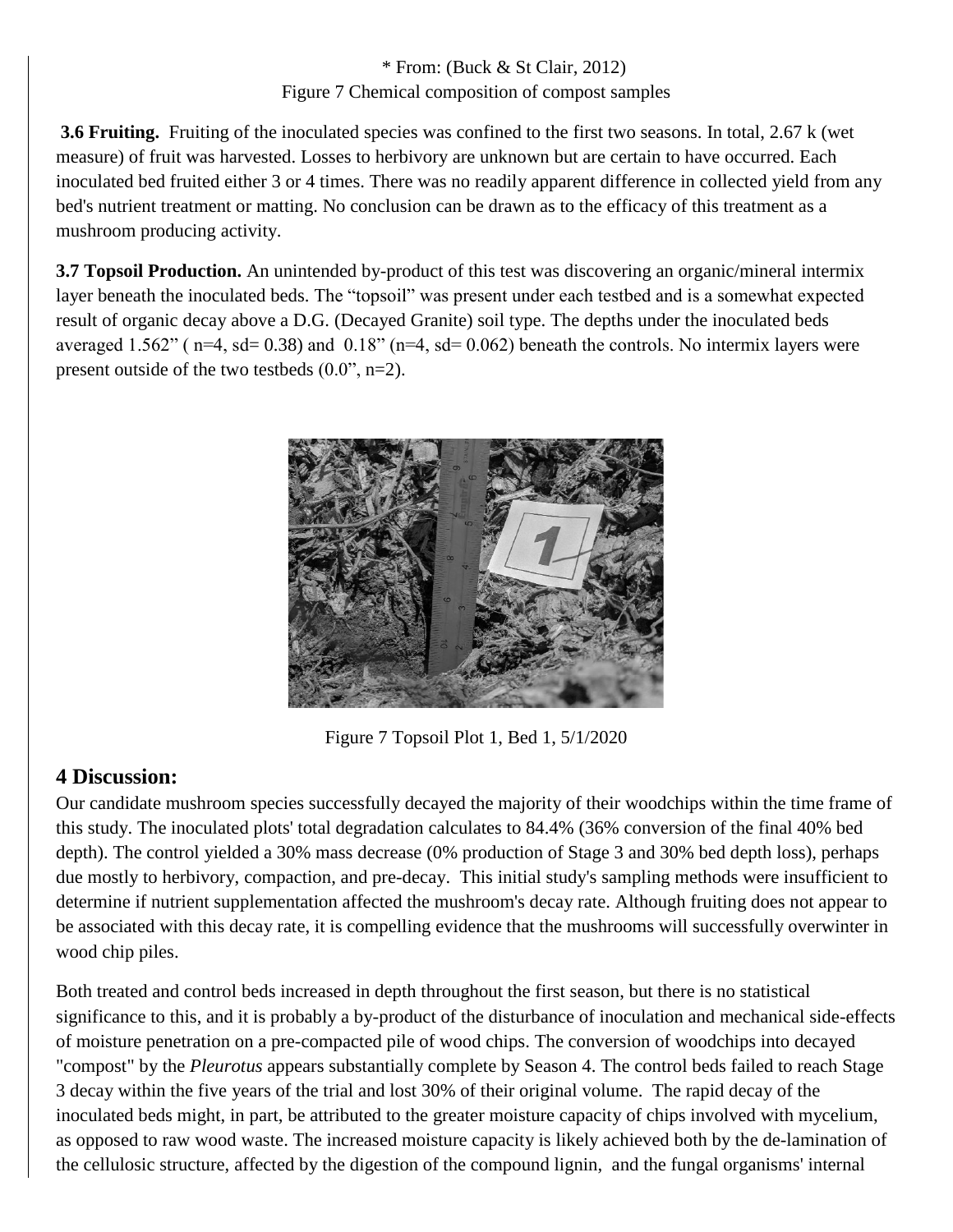cytoplasm. The only time the moisture horizons of test chips and the control chips approached equity was around Month 49, following a winter with nearly 12" of moisture (70% of average annual total rainfall. Month 49 was also the month where rainfalls at this location returned to average after three years of above-average moisture (Season 1, + 8.8"; Season 2, +2.7"; Season 3, +7" (CocoRaHS, 2020))

The friability test demonstrates the state of decay that was attained during this study period. Wood is an extremely recalcitrant compound, and this test demonstrates the completeness with which the mushrooms deconstruct the cellulose/lignin/hemicellulose complex.

Our chemical analysis of the decay by-products demonstrates the similarity to natural forest floor duff, formed within an accelerated period. It also demonstrates a modest concentrating of the nutrients' potassium and phosphorus, with little change in the overall percentage of nitrogen. Of interest is the higher concentration of carbon in the end product as compared to natural forest litter. Further investigation of white rotters' compost carbon content (lignin consumers) versus the brown rotters (cellulose consumers) would be desirable if looking into this technique as it relates to carbon sequestration. Lignin can compose 15% to 40% of forest "soils" (Krishna & Mohan, 2017), holding soil carbon in a stable form. Therefore, brown rotters would be expected to exhibit an even greater carbon density in their final product than the result of the white-rot from our *Pleurotus* mushrooms.

The encountered topsoil production would be expected to be transitory as the surface organics return to the carbon cycle either as the flesh of organisms or the off-gassing of carbon oxides. It is included as a potential for further study to determine if this dwell time will be measured in years, decades, or longer. An understanding of the impacts of this novel soil formation on the forest floor community would also seem desirable from an ecological standpoint.

### **6 Conclusion:**

This technique is a simple, ecologically balanced prescription for slash disposal in montane/ sub-alpine forests. Further work needs to be done to streamline these techniques and application rates, but this study establishes a reasonable baseline for future inquiry. The ease of propagation and application of native fungal organisms opens a new door to many different applications in forest management and conservation. The authors hope that this work will help others as they investigate the use of native ecology to heal ecosystem disturbances economically, rapidly, and safely.

# References

- Battaglia, M. (2018). *A regional assessment of the ecological effects of chipping and mastication fuels reduction and forest restoration treatments.* Fort Collins, CO: Joint Fire Science Council.
- Buck, J., & St Clair, s. (2012). Aspen Increase Soil Moisture, Nutrients, Organic Matter and Respiration in Rocky Mountain Forest Communities. *Plos One*.
- CocoRaHS. (2020, 10 20). *CocoRaHS*. Retrieved from Community Collaborative Rain, Hail and Snow Network: https://www.cocorahs.org/ViewData/StationPrecipSummary.aspx?station=CO-JF-125&station2=CO-JF-407
- Krishna, M. P., & Mohan, M. (2017). Litter decomposition in forest ecosystems: a review. *Energy, Ecology and Environment*, 236-249.
- NWCG. (2019, March 15). *Fuel Moisture Sampling*. Retrieved from National Wildfire Coordinating Group: https://www.nwcg.gov/publications/pms437/fuel-moisture/fuel-moisture-sampling
- Stamets, P. (2005). *Mycelium Running.* New York, NY: Crown Publishing/Random House.